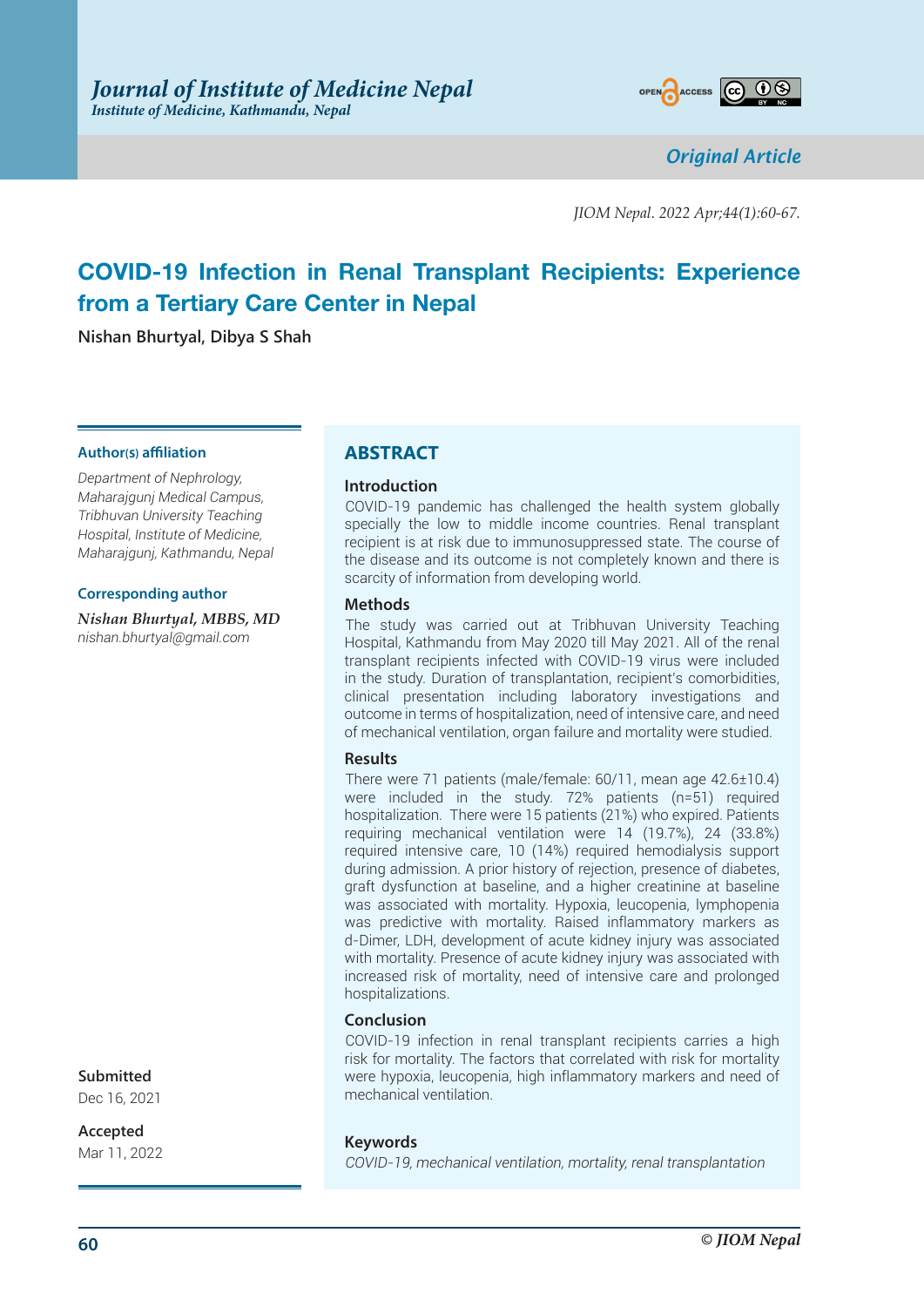## **INTRODUCTION**

Corona virus disease (COVID-19) is caused by<br>the single stranded RNA virus called Severe<br>Acute Respiratory corona virus 2 (SARS CoV<br>2) 1 Singe the first reports of agency from Wuban a the single stranded RNA virus called Severe 2).1 Since the first reports of cases from Wuhan, a city in Hubei province of China in the end of 2019, cases have been reported in all continents.<sup>2</sup> The disease has infected more than a quarter of billion people worldwide, the biggest pandemic the world has seen in more than a century.

The clinical presentation of COVID-19 infection is highly varied up to 33 percent not developing symptoms.3 A report of 44,500 confirmed infection showed mild, severe and critical disease have been reported to occur in 81%, 14% and 5% respectively.4 Similarly an extensive report of 1.3 million cases revealed a hospitalization rate of 14% with 2% admissions to intensive care unit.<sup>5,6</sup>

Nepal has faced two waves of the disease and an ordering of national lockdown by the government. More than 8,00,000 cases have been reported in the country with a high infection rate per population,<sup>7</sup> with the pandemic causing exhaustion of available resources and divergence of medical personnel to care of covid infected patients.

Renal transplant recipients represent a unique vulnerable population owing to their immunosuppressed states, multiple comorbidities and frequent contact with the health care system. Information about the manifestations, evaluation and treatment of the disease in this group is constantly evolving. Data from developing countries are still lacking.

# **METHODS**

We performed this study with the aim to assess the outcome of COVID-19 infection in transplant recipients. Our study is a retrospective crosssectional study conducted at Tribhuvan University teaching hospital, Kathmandu, Nepal, a tertiary referral center in the country. All the renal transplant recipients who developed COVID-19 infection during the period of May 2020 to May 2021 were included in the study.

The diagnosis of patients was based on clinical signs symptoms and radiological findings and confirmed with a positive real time polymerase chain reaction (RT-PCR) from a nasopharyngeal and/ or an oro-pharyngeal swab. Patients with lack of data on survival and discharge were excluded from the study.

Patient's pre-transplant demographics, comorbidities, baseline immunosuppression, prior events were recorded from patient's record file kept at department of nephrology and transplantation. Patient's clinical symptoms, signs, vitals, laboratory investigations, complications encountered,

therapeutic measures and interventions provided and clinical outcome were reviewed and recorded by the investigators.

As dictated by institutional protocol the severity of illness was divided into four categories.

- Mild COVID-19 have symptoms of covid pneumonia (fever, cough, and myalgia) but no dyspnea or abnormal chest imaging or hypoxia.
- Moderate COVID-19 have symptoms including clinical evidence of lower respiratory disease or abnormal chest imaging but pulse oximetry less than or equal to 94% on room air (90-94%)
- Severe COVID-19 Pulse oximetry is less than 90% on room air, respiratory rate > 30 bpm or lung infiltrates > 50%
- Critical COVID-19 In respiratory failure, septic shock and/or multiple organ dysfunctions with need or impending need for invasive ventilation

Patients with mild disease with no complications were evaluated and sent for self-quarantine/ home isolation as dictated by national protocol at the time. These patients were reviewed daily and closely monitored. Patients with higher severity of disease, complicated course and requiring oxygen therapy were admitted to ward or intensive care as their clinical condition dictated. Patients who were not able to isolate/ quarantine due to various reasons were admitted in the hospital as well.

Patient's treatment was dictated by their severity of infection. Out patients were managed symptomatically and their immunosuppression were not modified. Antimetabolite was decreased or reduced in patients with moderate, severe and critical disease or in mild cases that did not show an improvement in first few days. Calcineurin inhibitor (CNI) was adjusted according to severity of the illness to target trough level of tacrolimus of 4-6 ng/ml with levels <4 ng/ml preferred for patients with critical disease. Hypoxic patients were treated with bolus of corticosteroids either dexamethasone or methylprednisolone or an increased dose of prednisolone. All modifications were made after review in department of nephrology and transplantation. Use of covid specific therapies as remedesivir, convalescent plasma etc. was determined by institutional protocol, availability at the time of treatment and patient's illness features. The primary outcome was in hospital mortality. The secondary outcome included need of intensive care, development of acute kidney injury and duration of hospitalization.

The analysis was performed using IBM SPSS statistics for windows version 25.0. Descriptive statistics was summarized as numbers, percentages for categorical variables and mean, median standard deviation, interquartile range (IQR) for continuous variables where necessary. Categorical variables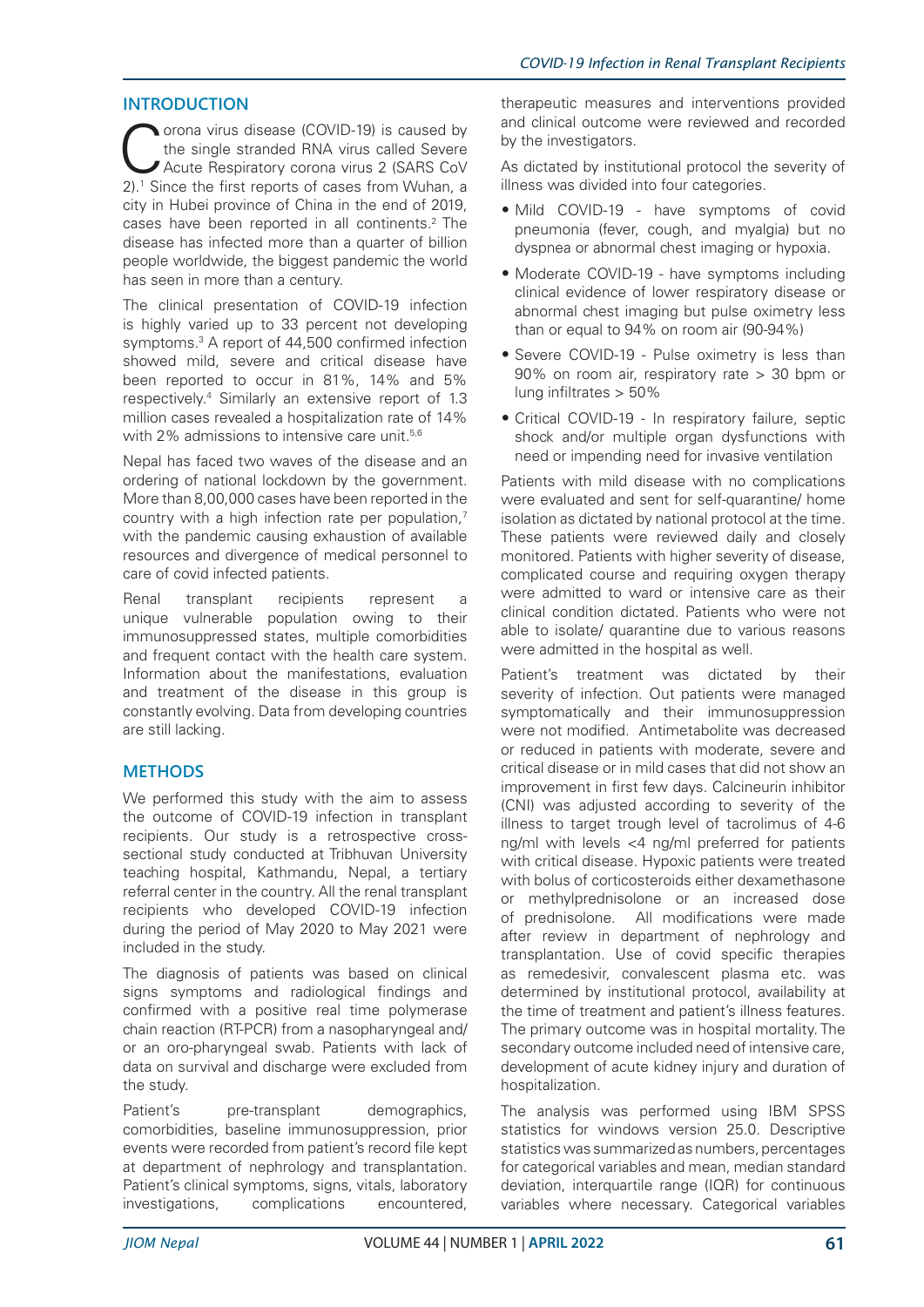were compared with the chi square test or Fisher's exact test. Non parametric variables were analyzed with student's t test or Mann-Whitney-U-Test in case of abnormal distribution of the data. A p- value of <0.05 was considered significant.

# **RESULTS**

We enrolled consecutive renal transplant recipients with confirmed COVID-19 infection that came under our care. There were a total of 71 cases living related kidney transplants recipients of confirmed COVID-19 positive infection who came under our care. Fifty-one (72%) of them were hospitalized while 20 (28%) patients were managed under selfisolation and home quarantine. Sixty (84%) patients were male 11 (16%) patients were female. The mean age of patient population was 42.6±10.4years.

The presenting category of illness severity ( $n= 71$ ) was mild 25 (35%), moderate 11 (15%), severe 35 (50%). Among the admitted patients (n=51), the worst severity of illness was mild 1(2%), moderate 10(20%), severe 23(45%), and critical 17(33%).

Mean duration from transplantation was 67.7±44.4 months. Forty nine (96%) patients received induction by a rATG (anti thymocyte globulin) while 2(4%) patients received basiliximab. Prior history of graft rejection was present in 14 (27%) patients, native kidney disease recurrence in 11(22%). Hypertension was present in 44 (86%) patients, Diabetes in 16(32%) patients. Use of an ACE inhibitor or an ARB was seen in 25(49%) patients. The immunosuppressive regimen consisted CNI, antimetabolite and prednisolone. Mean baseline serum creatinine was 141.6±86.4 millimol/l. The baseline characteristics of the patients are presented in Table 1.



Figure 1. Frequencies of various symptoms

All but 3(4%) patients were symptomatic. Fever (86%) and cough (84%) were the most frequent presenting features on presentation (Figure 1). The mean days of symptoms prior to testing were 4.86±2.5 days. The mean days of symptoms prior to admission were 11.39±5.8 days with more than 6 days passing between time to diagnosis and time to admission.

There were 45(88%) patients requiring oxygen at presentation with 77% of these patients requiring oxygen more than 2 L/min. There were 22(43%) patients having saturation of  $\overline{\mathrm{O}}_{2}$  at or above 90% while 29(57%) had saturation below 90%. The severity of the disease at presentation was varied. Of them 5 (10%), 11 (22%) and 35 (68%) patients presented with mild, moderate and severe disease respectively. We noticed that the severity of illness deteriorated during hospitalization in many patients.

| <b>Pre-illness</b>      | Total          |      | <b>Expired</b> |         | Improved       |       |         |
|-------------------------|----------------|------|----------------|---------|----------------|-------|---------|
| demographics            | %/median %/IQR |      | %/median       | % / IQR | %/median %/IOR |       | p value |
| Age                     | 40             | 13   | 41             | 15      | 39             | 17.75 | 0.27    |
| Female                  | 7              | 13.7 | 2              | 13.3    | 5              | 13.9  |         |
| Male                    | 44             | 86.3 | 13             | 86.7    | 31             | 86.1  |         |
| Rejection in 1 year     | 3              | 5.9  | 4              | 6.7     | 2              | 5.6   | 1       |
| Rejection ever          | 14             | 27.5 | 7              | 46.7    | 7              | 19.4  | 0.047   |
| Disease recurrence      | 11             | 21.6 | 5              | 33.3    | 6              | 16.7  | 0.35    |
| prior graft dysfunction | 25             | 49.0 | 11             | 73.3    | 14             | 38.9  | 0.03    |
| <b>DM</b>               | 16             | 31.4 | 8              | 53.3    | 8              | 22.2  | 0.03    |
| <b>HTN</b>              | 44             | 86.3 | 15             | 100.0   | 29             | 80.6  | 0.09    |
| ACEI/ARB use            | 25             | 49.0 | 8              | 53.3    | 17             | 47.2  | 0.69    |
| Duration from Tx        | 67.7           | 44.4 | 78             | 81      | 48             | 60.75 | 0.058   |
| Prior Creatinine umol/l | 71             | 100  | 129            | 92      | 109            | 31.5  | 0.009   |

*Table 1: Transplant demographics of the infected patients*

*DM: Diabetes mellitus, HTN: hypertension, ACEI: Angiotensin converting enzyme inhibitor, ARB: angiotensin receptor blocker*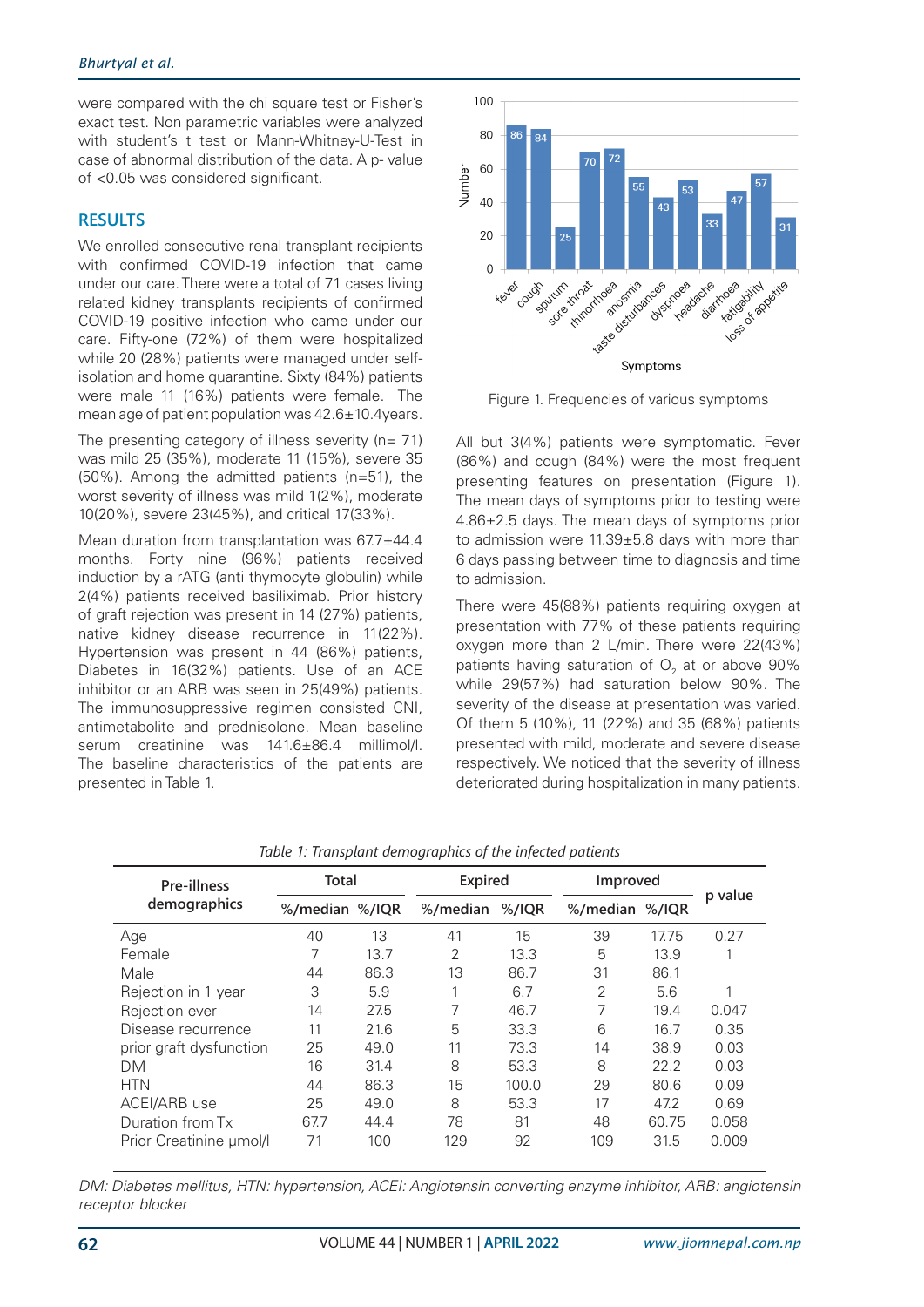| <i>rable L. Laboratory parameters among the admitted pattent</i> |          |         |                |         |          |         |                |
|------------------------------------------------------------------|----------|---------|----------------|---------|----------|---------|----------------|
| Investigations                                                   | Total    |         | <b>Expired</b> |         | Improved |         |                |
|                                                                  | %/median | % / IQR | %/median       | % / IQR | %/median | % / IQR | p value        |
| $Hb$ (g/dl)                                                      | 13.5     | 2.8     | 13.7           | 3.5     | 13.2     | 2.825   | 0.94           |
| WBC (/mm <sup>3</sup> )                                          | 4700     | 3000    | 3900           | 2100    | 4700     | 3777.5  | 0.049          |
| ANC (/mm <sup>3</sup> )                                          | 3300     | 2900    | 2900           | 1800    | 3400     | 3050    | 0.09           |
| $ALC$ (/mm <sup>3</sup> )                                        | 900      | 500     | 700            | 300     | 1100     | 575     | 0.009          |
| Platelets(/mm <sup>3</sup> )                                     | 147000   | 95000   | 145000         | 98000   | 163000   | 93000   | 0.57           |
| Creatinine (umol/L)                                              | 159      | 106     | 187            | 156     | 133.5    | 102.75  | 0.10           |
| albumin(g/L)                                                     | 38       | 20      | 36             | 8       | 38       | 6.5     | 0.19           |
| D-dimer (mcg/ml)                                                 | 1.25     | 1.25    | 2.31           | 1.2     | 0.935    | 0.6725  | $\overline{0}$ |
| $ALP$ (U/L)                                                      | 184      | 57      | 200            | 26      | 170      | 57.5    | 0.06           |
| ALT (U/L)                                                        | 48       | 33      | 68             | 27      | 45       | 22.5    | 0.03           |
| AST(U/L)                                                         | 59       | 36      | 78             | 28      | 51       | 37      | 0.03           |
| Ferritin (ng/ml)                                                 | 485      | 436     | 496            | 303     | 477      | 516     | 0.11           |
| LDH (U/L)                                                        | 480      | 231     | 642            | 275     | 476      | 159.75  | 0.03           |
| Creatinine at outcome                                            | 136      | 273     | 392            | 258     | 119      | 64.25   | 0              |

*Table 2. Laboratory parameters among the admitted patient*

*Hb: hemoglobin, WBC: white blood cell count, ANC: Absolute neutrophil count, ALC: Absolute lymphocyte count, ALP: Alkaline phosphatases, ALT: Alanine transferase, AST: Aspartate transferase, LDH: Lactate dehydrogenase*

The worst category on admission was 1 (2%), 10(20%), 23(45%), 17(33%) mild, moderate, severe, and critical illness respectively. It was observed that worse category of illness during the course of illness rather than the presenting category was associated with a worse prognosis.

Mean hemoglobin concentration was 13.5 g/dl. Leucopenia was observed frequently, in 22 patients (43%). Acute kidney injury, cytopenia and acute liver dysfunction were observed frequently among admitted patients. Thirty-three (65%) patients had acute kidney injury in view of raised creatinine and 42(83%) had some degree of proteinuria observed in urinalysis. Ten patients (14%) required hemodialysis support during their illness period. Cytopenia was observed in 22(43%) patients and transaminitis was seen in 20(39%) patients. Inflammatory mediators like hypoalbuminemia, ferritin and LDH were raised in many patients. (Table 2).

There were 23 (45%) patients managed in the general ward while 28 (55%) patient required close monitoring with 19 (37%) patients required intensive care support. Noninvasive ventilation (NIV) was required by 18(35%) patients while Mechanical ventilation was required for 14 (28%) of patients and none of them survived.

CNI was adjusted in 25 (49%) of the patients. Target trough level of 4-6 ng/ml was maintained. Antimetabolite were adjusted in all (100%) admitted patients. 13 (25.5%) patients had a decrease in their dose while 38 (74.5%) patients had their drug stopped completely. Forty-nine (96.9%) admitted patient received steroid boluses with dexamethasone (74.5%) methylprednisolone (9.8%) and raise in dose of oral prednisolone

(11.8%). Forty four (86.3%) patients received prophylactic anticoagulation. Forty eight (94.1%) received antibacterial antibiotics, most frequently azithromycin. Of them 26 patients received antiviral remedesivir as a 200 mg bolus on day 1 and 100 mg once a day for next 5 days. It was used in 13 (86.7%) patients who expired and among 13 (36%) among patients who survived. Convalescent plasma was used in 10 patients (19.6%) (Table 3).

There were a total of 15 mortalities (21%) among the infected cohort and represents 2.5% of overall transplant recipients. All of the expired patients were hospitalized. None of the patients who were kept in quarantine/isolation required hospitalization. Presence of a prior history of rejection, history of prior graft dysfunction, diabetes and hypoxia during presentation were statistically significant for mortality. Mean baseline serum creatinine was 141.6±86.4 among the entire cohort with the expired group having a higher baseline creatinine than improved group  $(187.1 \pm 112 \text{ vs } 133.5 \pm 102.7)$ . Leucopenia and lymphopenia were significantly more severe among the expired cohort. Raised inflammatory markers like ferritin, LDH and d-Dimer were significantly higher in patients who expired. Worse the severity of illness worse was the prognosis. A total 17 had critical illness and only 3 survived. All the patients who presented with mild symptoms all survived. None of the patients who required mechanical ventilation (14) survived. Out of 19 patients who required ICU admission only 4 survived. Acute kidney injury was seen in 33 (65%) patients. Ten of these patients (14%) required hemodialysis. Presence of acute kidney injury was significantly associated with mortality, need of intensive care and prolonged hospitalizations.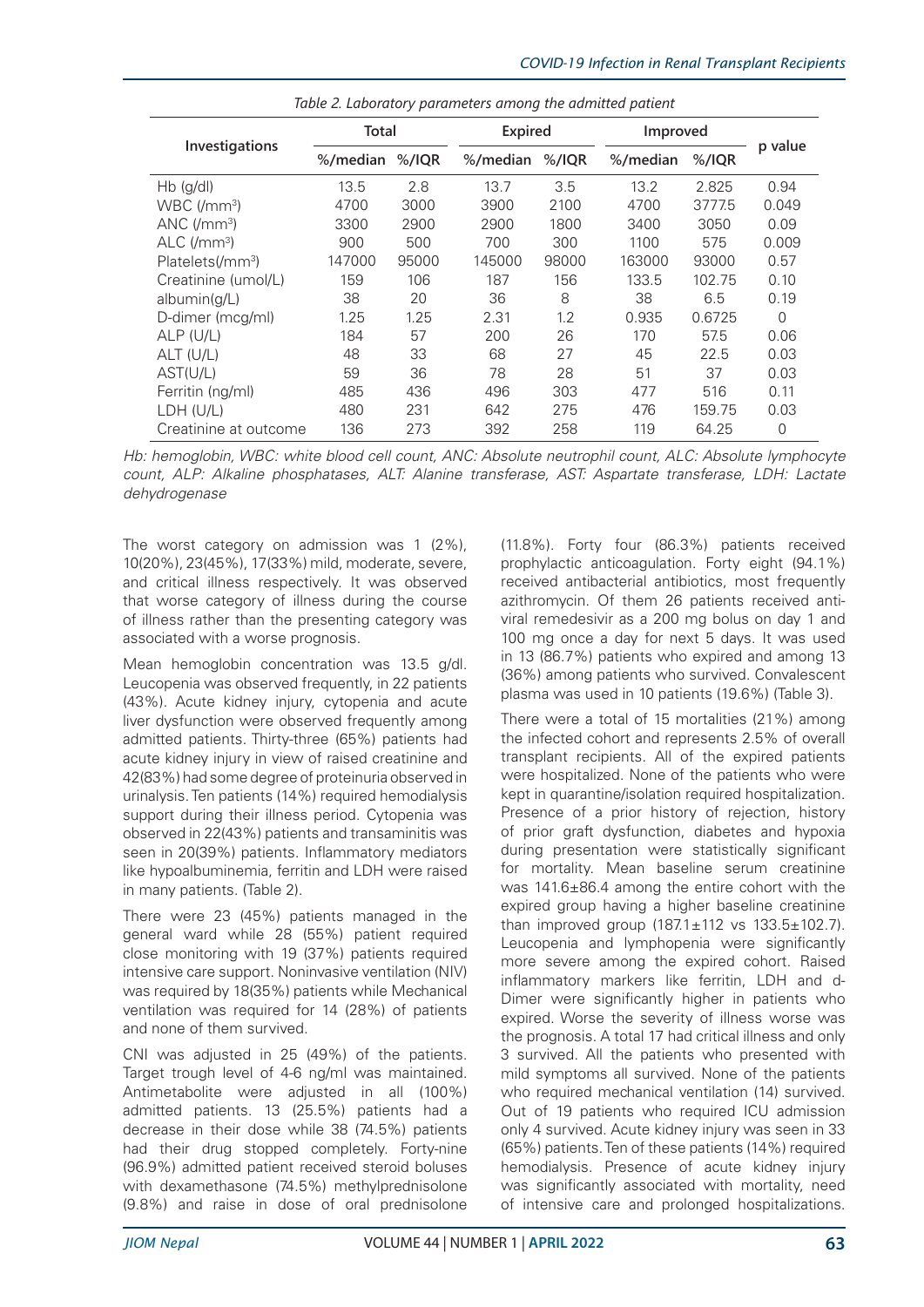|                                       |                        | <b>Expired</b>            |               | Improved            |       |         |
|---------------------------------------|------------------------|---------------------------|---------------|---------------------|-------|---------|
| Investigations                        | Number (%)             | n/Median                  | $%$ /IQR      | n/Median            | %/IQR | p value |
| <b>Admission Days</b>                 |                        |                           |               |                     |       |         |
| <7 days                               | 13 (25.5)              | $\overline{4}$            | 26.7          | $\mathsf 9$         | 25.0  | 0.16    |
| $7-14$ days                           | 26 (51.0)              | 5                         | 33.3          | 21                  | 58.3  |         |
| >14 days                              | 12 (23.5)              | 6                         | 40.0          | 6                   | 16.7  |         |
| $O2$ requirement at                   |                        |                           |               |                     |       |         |
| presentation                          |                        |                           |               |                     |       |         |
| 10 <sub>l</sub>                       | 11 (21.6)              | 7                         | 46.7          | 4                   | 11.1  | 0.003   |
| 15I                                   | 3(5.9)                 | $\overline{2}$            | 13.3          | 1                   | 2.8   |         |
| 5 <sub>l</sub>                        | 21(41.2)               | 6                         | 40.0          | 15                  | 41.7  |         |
| 21                                    | 10 (19.6)              | $\overline{0}$            |               | 10                  | 27.8  |         |
| $SpO2$ at presentation                |                        |                           |               |                     |       |         |
| >90                                   | 22 (43.1)              | $\overline{2}$            | 13.3          | 20                  | 55.6  | 0.006   |
| < 89                                  | 29 (56.9)              | 13                        | 86.7          | 16                  | 44.4  |         |
| Highest temperature                   |                        |                           |               |                     |       |         |
| 36-37                                 | 4(7.8)                 | $\mathbf 0$               | 6.7           | 4                   | 11.1  | 0.03    |
| 37-38                                 | 15 (29.4)              | 1                         | 33.3          | 14                  | 38.9  |         |
| 38-39                                 | 14 (27.5)              | 5                         | 40.0          | 9                   | 25.0  |         |
| 39-40                                 | 14 (27.5)              | 6                         | 20.0          | 8                   | 22.2  |         |
| 40-41                                 | 4(7.8)                 | 3                         |               | 1                   | 2.8   |         |
| Category at ER                        |                        |                           |               |                     |       |         |
| Mild                                  | 5(9.8)                 | $\mathsf{O}\xspace$       | 6.7           | 5                   | 13.9  | 0.05    |
| Moderate                              | 11 (21.6)              | 1                         | 93.3          | 10                  | 27.8  |         |
| Severe                                | 35 (68.6)              | 14                        |               | 21                  | 58.3  |         |
| Worst category during<br>admission    |                        |                           |               |                     |       |         |
| Critical                              | 17 (33.3)              | 14                        | 93.3          | 3                   | 8.3   | < 0.001 |
| Mild                                  | 1(2.0)                 | 0                         |               | 1                   | 2.8   |         |
| Moderate                              | 10 (19.6)              | 0                         |               | 10                  | 27.8  |         |
| Severe                                | 23 (45.1)              | 1                         | 6.7           | 22                  | 61.1  |         |
|                                       |                        |                           |               |                     |       |         |
| Highest care needed<br><b>HDU</b>     | 9(17.6)                | 0                         | 100.0         | $\Theta$            | 25.0  | < 0.001 |
| ICU                                   |                        |                           |               | $\overline{4}$      | 11.1  |         |
| Ward                                  | 19 (37.3)<br>23 (45.1) | 15<br>$\mathsf{O}\xspace$ |               | 23                  | 63.9  |         |
|                                       |                        |                           |               |                     |       |         |
| Ventilatory support                   |                        |                           |               |                     |       |         |
| NIV required                          | 18 (35.3)              | 14                        | 93.3          | $\overline{4}$      | 11.1  | < 0.001 |
| MV required<br>Need of intensive care | 14 (27.5)              | 14<br>15                  | 93.3<br>100.0 | $\mathsf{O}\xspace$ |       | < 0.001 |
|                                       | 24 (47.1)              |                           |               | 9                   | 25.0  | < 0.001 |
| Complications<br>AKI                  | 33 (64.7)              | 15                        | 100           | 18                  | 50.0  | < 0.001 |
|                                       |                        | 11                        | 73            |                     | 30    | 0.012   |
| Cytopenia<br>Acute liver dysfunction  | 22 (43.1)              | 10                        | 66.6          | 11<br>10            | 27.7  | 0.013   |
|                                       | 20 (39.2)              | 10                        | 66.6          |                     | 27.7  |         |
| Secondary infections                  | 20 (39.2)              |                           |               | 10                  |       | 0.013   |

*Table 3. Clinical features and hospital course of admitted patients*

*SpO2 : saturation of oxygen, HDU: high definition unit, ICU: intensive care unit, NIV: non invasive ventilation, MV: Mechanical ventilation, AKI: Acute kidney injury*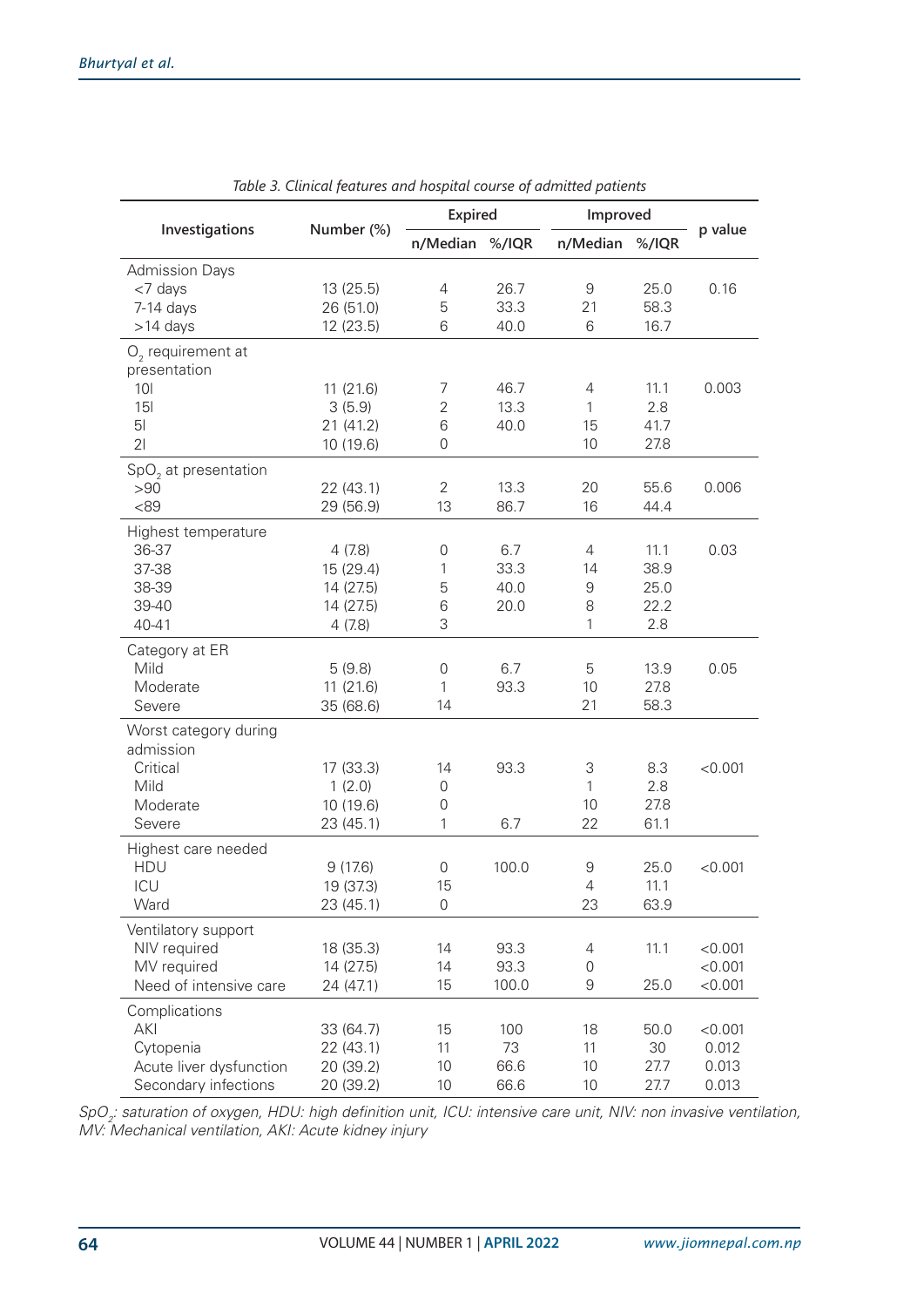| Characteristics            | p value | Odds ratio | 95% Confidence interval<br>for OR |       |  |
|----------------------------|---------|------------|-----------------------------------|-------|--|
|                            |         |            | Lower                             | Upper |  |
| Age                        | 0.99    | 0.052      | 0.36                              | 1.155 |  |
| baseline creatinine        | 1       | 0.981      | 0                                 | 4.326 |  |
| Diabetes mellitus          | 0.99    | 0.078      | 0.980                             | 4.86  |  |
| Prior history of rejection | 0.99    | 1.143      | 0.47                              | 3.72  |  |
| Total leucocyte count      | 0.99    | 0.97       | Ω                                 | 3.882 |  |
| Absolute neutrophil count  | 0.99    | 1.042      | U                                 | 3.462 |  |
| Creatinine at outcome      | 0.02    | 1.01       | 1.002                             | 1.02  |  |
| Absolute lymphocyte count  | 0.99    | 1.105      | 0                                 | 7.032 |  |
| Lactate dehydrogenase      | 0.049   | 0.967      | 0                                 | 1.68  |  |
| D-dimer                    | 0.004   | 10.04      | 2.05                              | 49.17 |  |
| Aspartate transaminase     | 0.99    | 23.573     | 0.87                              | 2.98  |  |
| Alanine transaminase       | 0.99    | 0.036      | 0                                 | 4.23  |  |
| Secondary infections       | 0.54    | 0.432      | 0.029                             | 6.475 |  |
| Acute kidney injury        | 0.99    | 32.54      | 0.03                              | 4.89  |  |

*Table 4. Results of multivariate analysis*

Patients presenting with atypical symptoms like diarrheal illness were frequently complicated by development of AKI. Among patients who survived 18(50%) patients attained their previous baseline creatinine by discharge. Presence of other complications like cytopenia, acute transaminitis, and secondary infection were also associated with mortality and need of intensive care support. (Table 3).

Multivariate analysis showed that raised levels of d-Dimer and lactate dehydrogenase were significantly associated with mortality (Table 4).

# **DISCUSSION**

Our study showed a mortality rate of 21% among the infected cohort and 29.4% among hospitalized patients. Among all the transplanted patients (n=601) mortality rate comes at 2.5% and the infectivity rate comes at 11.8%. These report are high compared to general population of the country, with infection rate of 2.8% in the population with death rates of 0.4%.7 The higher infection rate may be linked to multiple factors like chronically immunosuppressed state, presence of multiple comorbidities and lack of self-care, social distancing, and lack of an accessible health facility. Infection transmission from an asymptomatic care giver was also reported. Similarly study conducted in two transplant centers in France, revealed high infectivity in transplanted patients compared to general population, 5% incidence in transplant population compared to 0.3% in general population.8 But a retrospective analysis conducted in Romania in single center revealed a lesser infectivity rate of only 2.86%.<sup>9</sup>

Varying mortality rates have been reported among

various studies ranging from 11% to 46%.<sup>10-13</sup> The rate in our study is higher than in other studies. We took data from patients who presented to a tertiary care center, and the patients were comparably sicker and had severe illness. There could me asymptomatic cases that did not come under our care and recovered elsewhere, this probably reflects in the higher mortality present in our study.

Risk factors for mortality like older age, lymphopenia, raised inflammatory markers (ferritin, LDH, d-Dimer, CRP, and procalcitonin) previous rejection episodes, higher baseline serum creatinine, higher plasma viral load, need of mechanical ventilation, presence of multiple comorbidities and concomitant infections have been shown in multiple studies.<sup>10-14</sup>

Similar risk factors were also present in our study; interestingly age was not associated with mortality among our cohort. Our transplant cohort had a lower age compared to the studies presented from developed world reflecting the difference in the native kidney disease as cause of chronic kidney disease.

Acute kidney Injury was a frequent complication in our study with 33 patients (65%) and one third of these patients (10) progressed to require renal replacement therapy in form of hemodialysis. Development of AKI and need of RRT or associated with worse outcome in our study. Similar findings have been reported in various other studies too.<sup>15</sup> The cause of acute kidney injury are many and probably represent a complex interaction among various factors. Kidney transplant recipients have a solitary functioning kidney, with use of CNI, a higher prevalence of hypertension, diabetes, use of ACE inhibitors and Angiotensin receptor blockers puts the recipient at higher risk of developing acute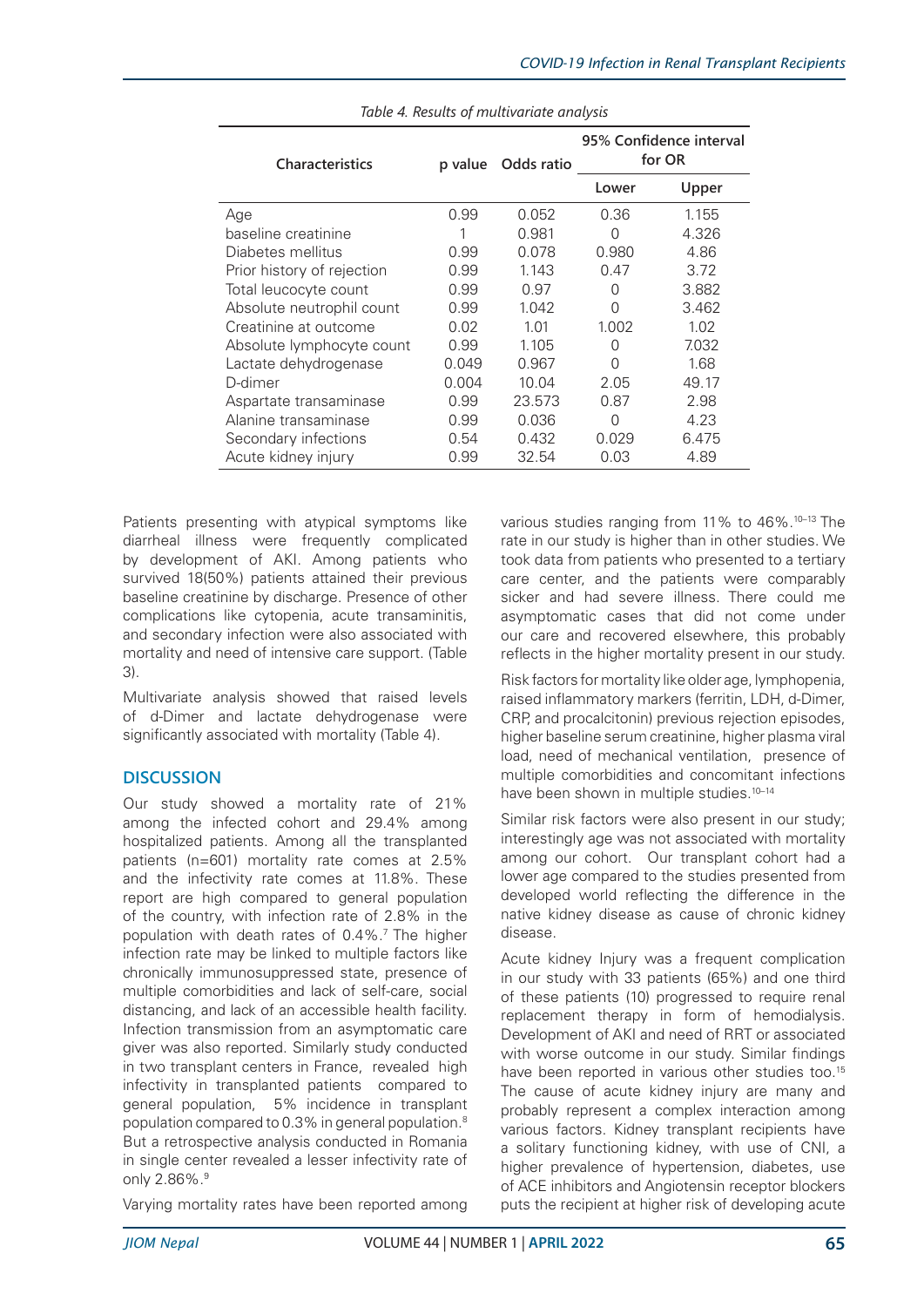kidney injury.16 Our study reported a slightly higher rate of AKI than other studies.17 Diarrheal illness was a frequent presenting symptom. Volume depletion and development of pre renal aki probably attributed to this. Among the 18 patients with Aki and had survived only 9 patients (50%) had completely recovered from AKI by the time of discharge from the hospital probably reflecting the time required for recovery of AKI. We did not perform routine biopsies in our patients. Fifty percen of the patients with AKI who survived had resolution of their AKI at the time of discharge probably attributed to acute tubular injury. One of our patients was biopsied due to rising creatinine and increasing proteinuria and revealed antibody mediated rejection. Contributory factors could be the covid infection and modification of immunosuppression regimen. Various pathological entities have been described in Covid patients with AKI; Acute tubular injury, collapsing glomerulopathy, thrombotic microangiopathy present in kidney biopsies and antibody and T-cell mediated rejection in allografts.<sup>18,19</sup>

Our study was not designed to review the effect of various treatment modalities on the consequences of infection. It was seen that treatment with remedesivir, convalescent plasma was more frequently used among patients in intensive care and those who expired but its effect on disease course could not be obtained. Our cohort of patients had a longer duration of symptom onset and hospitalization (mean days 7.4 days SD 2.5); explained by various factors like unavailability of specialist care, difficult travel due to lockdown and financial constraints which probably caused a delay. It probably reflects the progression of the viral infection to a later stage and clinical benefit that could be expected from the treatment was not seen.

Our study does have limitations. We conducted a single center study in a tertiary referral center. Small sample size and retrospective nature of the study was not powered to evaluate the effect of various treatment modalities on outcome of the disease. Although the immunogenicity and efficacy of COVID-19 vaccines are uncertain in transplant recipients, our cohort of patients reported to us before vaccination program was available in the nation, hence we could not assess the effect of vaccination in these patients.

# **CONCLUSION**

The infectivity rate and mortality rates are higher in the Transplant recipients when compared to general population of the country. Covid 19 infection in renal transplant recipients frequently leads to AKI requiring renal replacement therapy.

# **FINANCIAL SUPPORT**

The author(s) did not receive any financial support for the research and/or publication of this article.

## **CONFLICT OF INTEREST**

The author(s) declare that they do not have any conflicts of interest with respect to the research, authorship, and/or publication of this article.

## **REFERENCES**

- 1. Zhu N, Zhang D, Wang W, et al. A Novel Coronavirus from Patients with Pneumonia in China, 2019. N Engl J Med. 2020 Feb 20;382(8):727–33.
- 2. Huang C, Wang Y, Li X, et al. Clinical features of patients infected with 2019 novel coronavirus in Wuhan, China. The Lancet. 2020 Feb;395(10223):497–506.
- 3. Oran DP, Topol EJ. The Proportion of SARS-CoV-2 Infections That Are Asymptomatic: A Systematic Review. Ann Intern Med. 2021 May;174(5):655–62.
- 4. Wu Z, McGoogan JM. Characteristics of and Important Lessons From the Coronavirus Disease 2019 (COVID-19) Outbreak in China: Summary of a Report of 72 314 Cases From the Chinese Center for Disease Control and Prevention. JAMA. 2020 Apr 7;323(13):1239.
- 5. Stokes EK, Zambrano LD, Anderson KN, et al. Coronavirus Disease 2019 Case Surveillance — United States, January 22–May 30, 2020. MMWR Morb Mortal Wkly Rep. 2020 Jun 19;69(24):759– 65.
- 6. Cates J, Lucero-Obusan C, Dahl RM, et al. Risk for In-Hospital Complications Associated with COVID-19 and Influenza — Veterans Health Administration, United States, October 1, 2018–May 31, 2020. MMWR Morb Mortal Wkly Rep. 2020 Oct 23;69(42):1528–34.
- 7. https://graphics.reuters.com/world-coronavirus-tracker-and-maps/ countries-and-territories/nepal/. Accesed september 22 2021
- 8. Elias M, Pievani D, Randoux C, et al. COVID-19 Infection in Kidney Transplant Recipients: Disease Incidence and Clinical Outcomes. J Am Soc Nephrol. 2020 Oct;31(10):2413–23.
- 9. Elec AD, Oltean M, Goldis P, et al. COVID-19 after kidney transplantation: Early outcomes and renal function following antiviral treatment. Int J Infect Dis. 2021 Mar 1;104:426–32.
- 10. Caillard S, Anglicheau D, Matignon M, et al. An initial report from the French SOT COVID Registry suggests high mortality due to COVID-19 in recipients of kidney transplants. Kidney Int. 2020 Dec;98(6):1549–58.
- 11. Bossini N, Alberici F, Delbarba E, et al. Kidney transplant patients with SARS-CoV-2 infection: The Brescia Renal COVID task force experience. Am J Transplant. 2020 Nov;20(11):3019–29.
- 12. Kute VB, Bhalla AK, Guleria S, et al. Clinical Profile and Outcome of COVID-19 in 250 Kidney Transplant Recipients: A Multicenter Cohort Study From India. Transplantation. 2021 Apr;105(4):851– 60.
- 13. Mahalingasivam V, Craik A, Tomlinson LA, et al. A Systematic Review of COVID-19 and Kidney Transplantation. Kidney Int Rep. 2021 Jan;6(1):24–45.
- 14. Hadi YB, Naqvi SFZ, Kupec JTet al Outcomes of COVID-19 in Solid Organ Transplant Recipients: A Propensity-matched Analysis of a Large Research Network. Transplantation. 2021 Jun;105(6):1365– 71.
- 15. Ng JH, Hirsch JS, Hazzan A, et al. Outcomes Among Patients Hospitalized With COVID-19 and Acute Kidney Injury. Am J Kidney Dis. 2021 Feb;77(2):204-215.e1.
- 16. Aziz F, Mandelbrot D, Singh T, et al. Early Report on Published